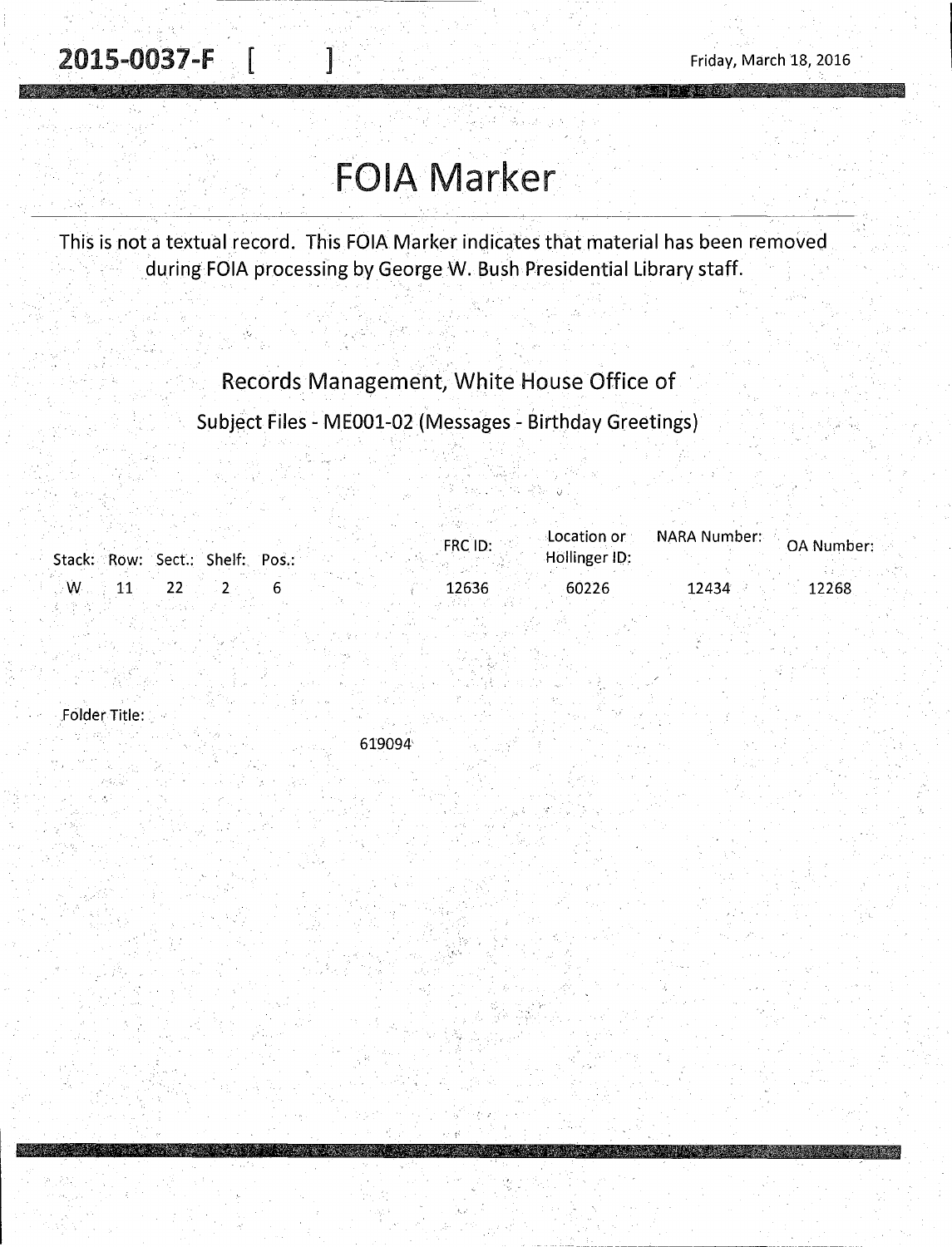





THE WHITE HOUSE WASHINGTON

April30,2004

James C. Dobson, **Ph.D.**  8605 Explorer Drive Golorado Springs, Colorado 80995

James C. Dobson, Ph.D. 8605 Explorer Drive Colorado Springs, Colorado 80995

Dear Jim:

Happy Birthday! Laura and I hope you had a great day,

We join your family and friends in sending our best wishes on this special occasion. May you enjoy every happiness in the years to come.

Sincerely,



APR 30 2004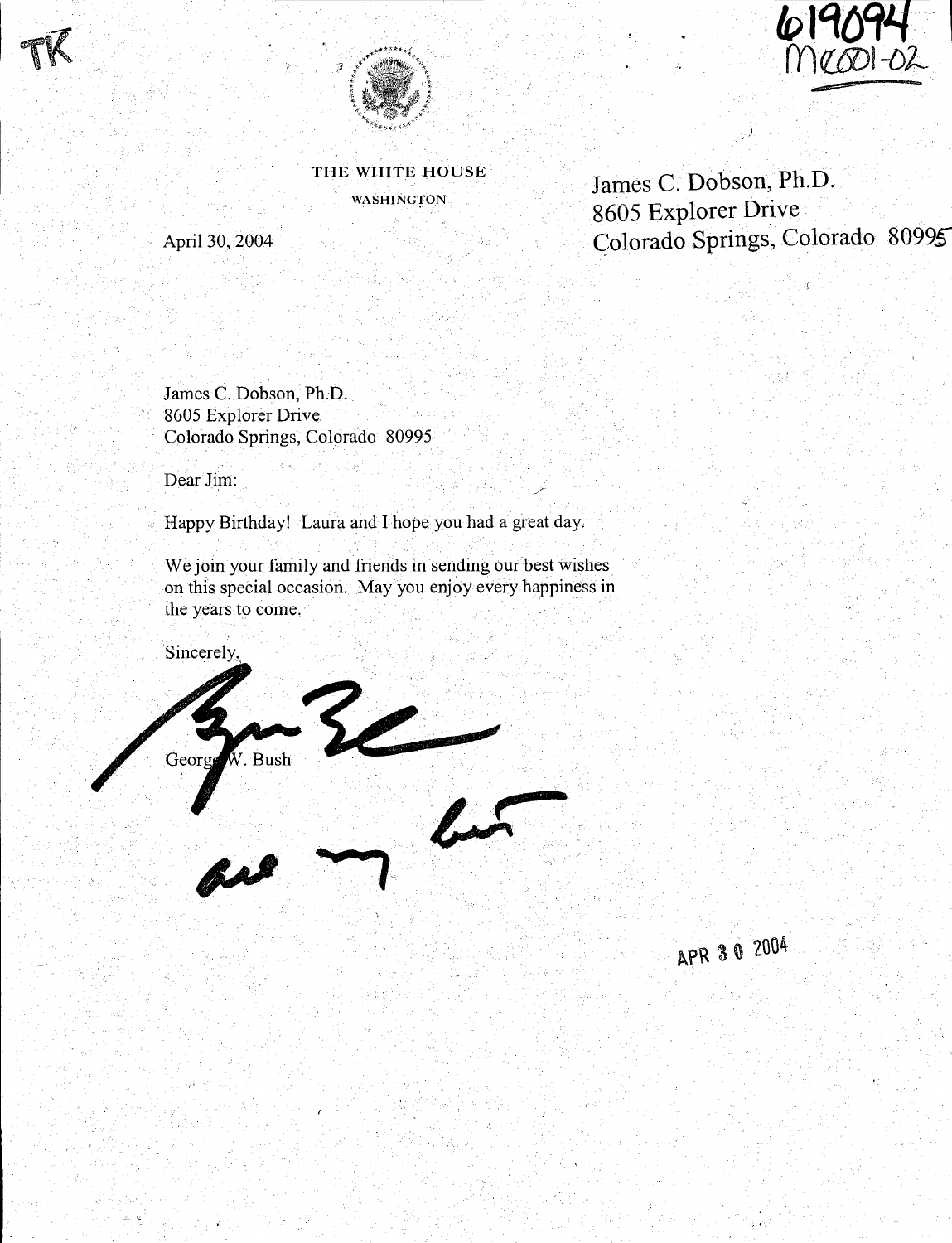April 30, 2004

James C. Dobson, Ph.D. 8605 Explorer Drive Colorado Springs, Colorado 80995

Dear Jim:

Happy Birthday! Laura and I hope you had a great day.

We join your family and friends in sending our best wishes on this special occasion. May you enjoy every happiness in the years to come.

Sincerely,

George W. Bush

Gw£/MAH/BK/cb (Corres. #3285128)  $~(\text{graph100p.doc -- revised 01/07/04})$ cc: Mary Ann Hanusa, 1 OEOB

PRESIDENT TO SIGN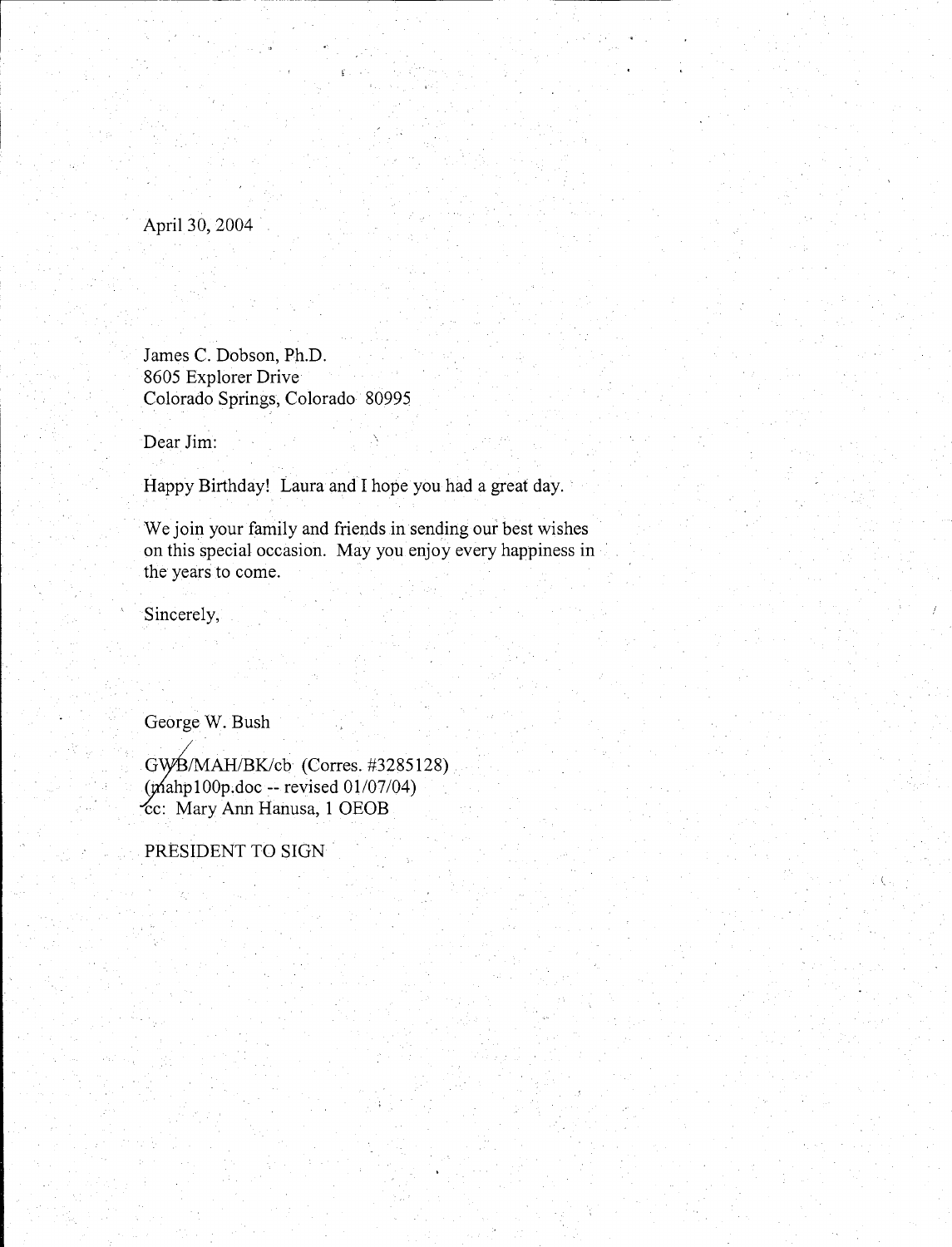#### April30,2004

James C. Dobson, Ph.D. 8605 Explorer Drive· Colorado Springs, Colorado 80995

Dear Jim:

Happy Birthday! Laura and I hope you had a great day.

We join your family and friends in sending our best wishes on this special occasion. May you enjoy every happiness in the years to come.

Sincerely,

. George W. Bush

GWB/MAH/BKJcb (Corres. #3285128) (mahp100p.doc -- revised 01/07/04) cc: Mary Anh Hanusa, 1 OEOB

PRESIDENT TO SIGN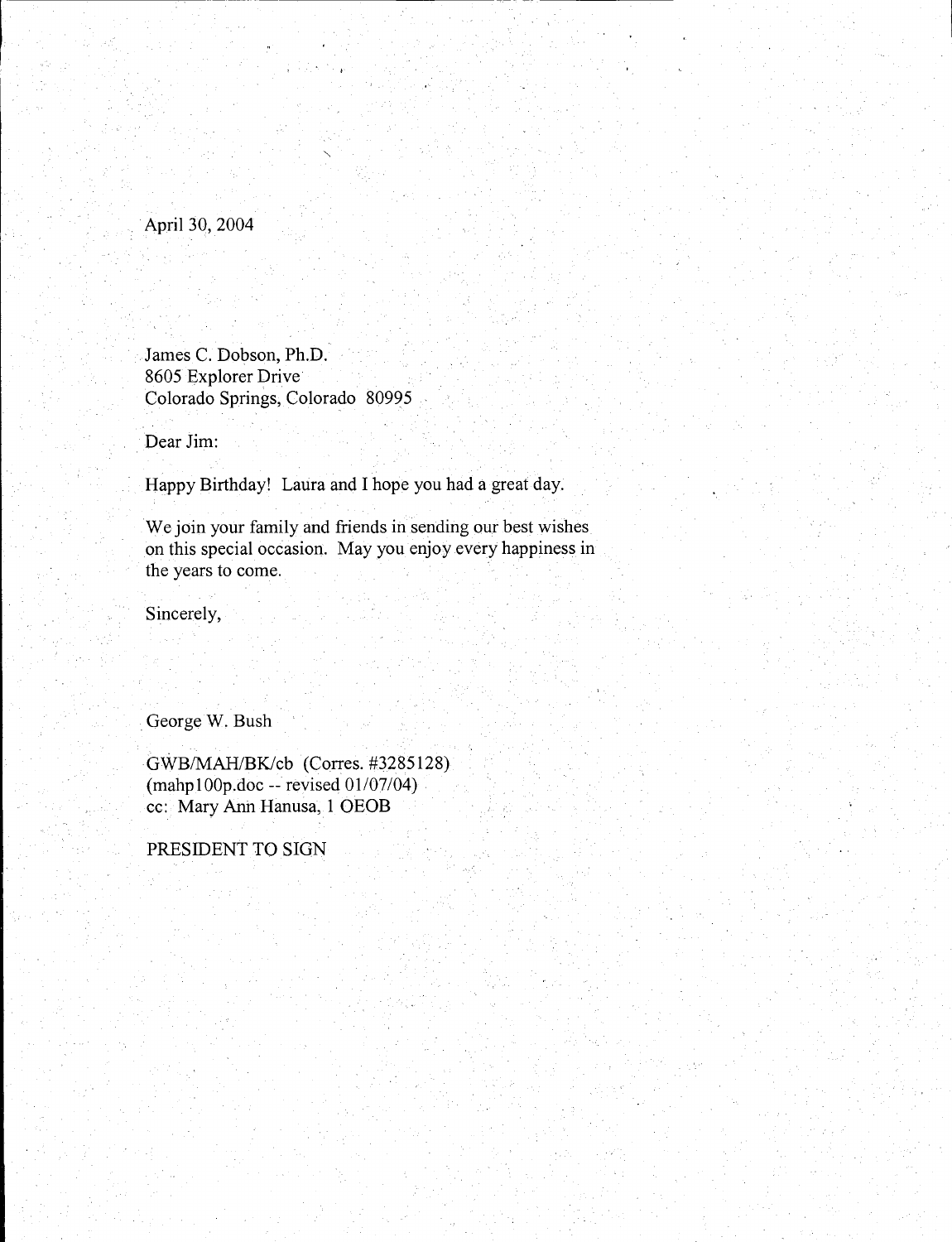

é.

### **Baer, Christine K.**

| From:                                 | Simonds, Catherine M.                                                                                                       |  |
|---------------------------------------|-----------------------------------------------------------------------------------------------------------------------------|--|
| Sent:                                 | Tuesday, April 27, 2004 4:59 PM                                                                                             |  |
| To:                                   | Baer, Christine K.                                                                                                          |  |
|                                       | Subject: birthday letter - Dobson                                                                                           |  |
|                                       | <b>Mr. James,Dobson,(A.D.</b> )<br>186056 Explorer Drive<br>Colorado Springs, CO 80920                                      |  |
| belated birthday<br>for h/s, dated to |                                                                                                                             |  |
|                                       | OPPORTUNITIES AND DESCRIPTION OF THE OWNER WHEN THE OWNER WITH THE OWNER WITH THE OWNER WAS ARRESTED FOR THE OWNER WITH THE |  |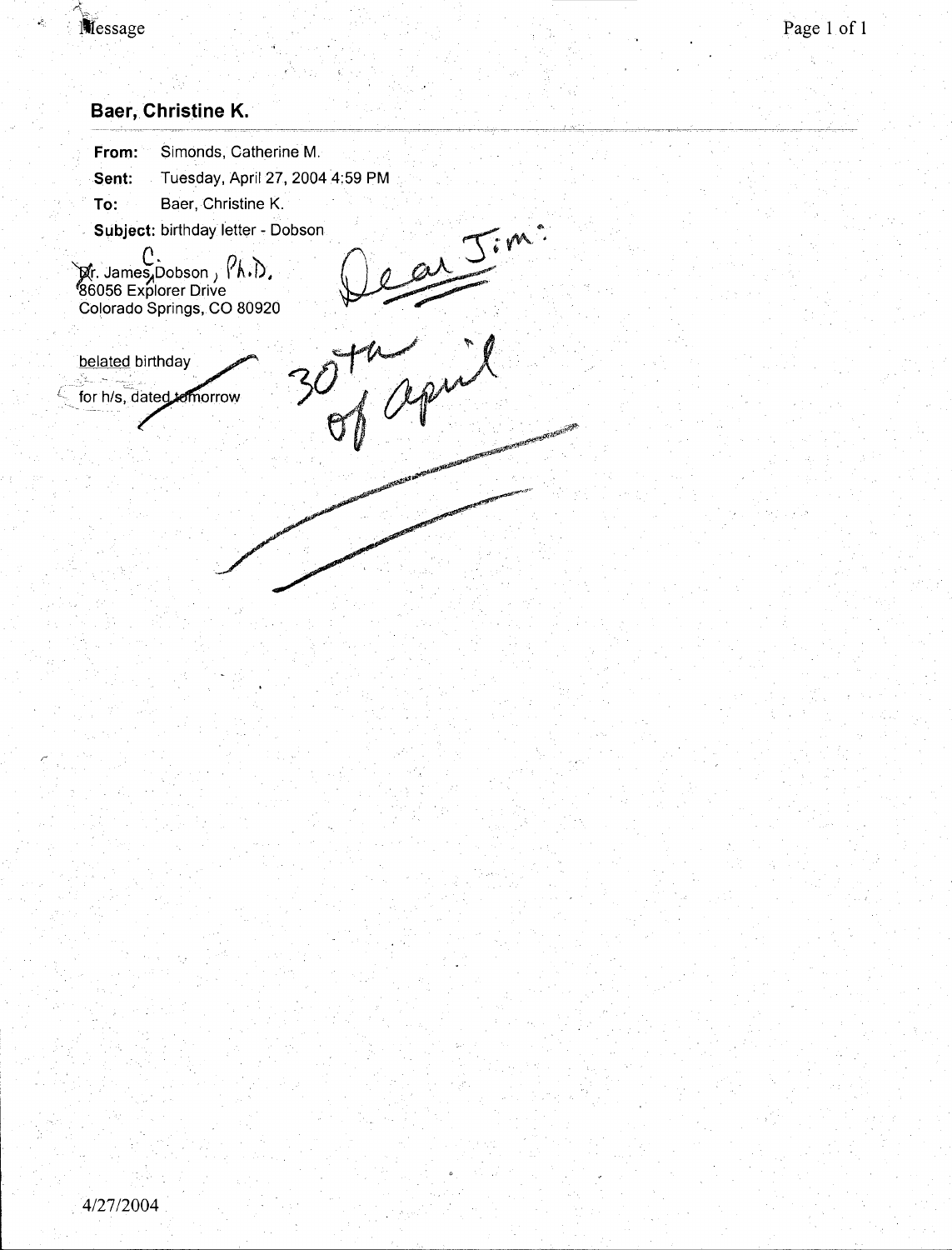May 16, 2003

Dr. and Mrs. James C. Dobson Focus on the Family 8605, Explorer Drive Colorado Springs. Colorado 80995 / Dear Shirley and Jim: > , \. Thank you for the *bqo,kef"'Night Light: A Devotional For Couple;.* It

, which is a set of the contract of the contract of the contract of the contract of the contract of the contract of the contract of the contract of the contract of the contract of the contract of the contract of the contr

was a pleasure seeing you again at the White House to celebrate the National Day of Prayer. Laura and I appreciate your leadership, and we are grateful for your prayers.

'

 $A = \sqrt{\frac{1}{1-\frac{1}{1-\frac{1}{1-\frac{1}{1-\frac{1}{1-\frac{1}{1-\frac{1}{1-\frac{1}{1-\frac{1}{1-\frac{1}{1-\frac{1}{1-\frac{1}{1-\frac{1}{1-\frac{1}{1-\frac{1}{1-\frac{1}{1-\frac{1}{1-\frac{1}{1-\frac{1}{1-\frac{1}{1-\frac{1}{1-\frac{1}{1-\frac{1}{1-\frac{1}{1-\frac{1}{1-\frac{1}{1-\frac{1}{1-\frac{1}{1-\frac{1}{1-\frac{1}{1-\frac{1}{1-\frac{1}{1-\frac{1}{1-\frac{1}{1-\frac{1}{1-\frac{1}{1$ 

 $\mathbb{Z}^{\mathbb{Z}}$ 

May God bless you, and may God continue.to bless America.

Sincerely,

George W. Bush

GWB/DTS/HMS/BP/DC/ws (Corres. #2760268) (5.dobson.dmc)

cc: WH Gifts, 9thFL/1800 G Street, N.W. cc: Denise Cardamone, 9thFL/1800 G Street, N.W.

PRESIDENT TO SIGN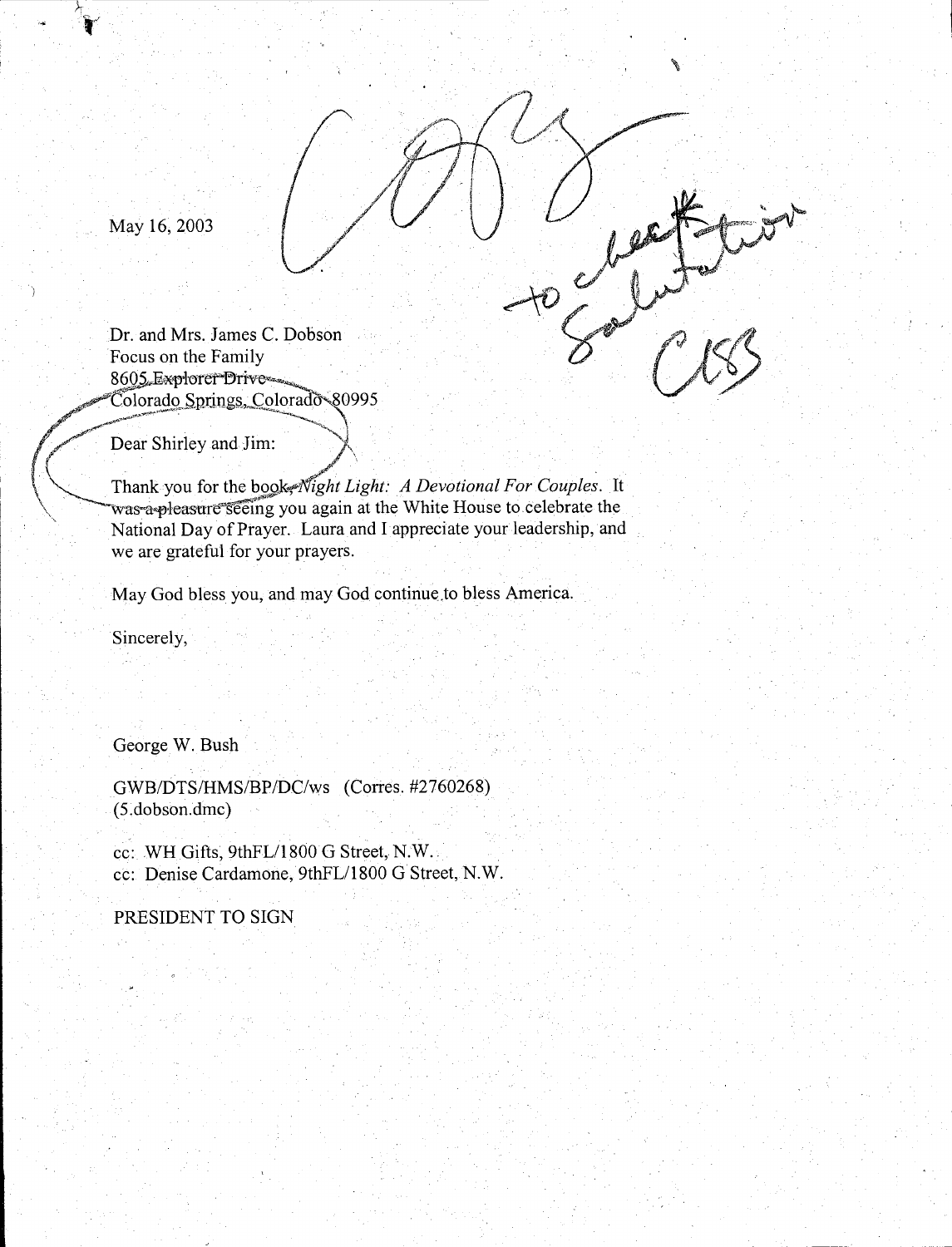

PRESIDENTIAL ACKNOWLEDGEMENT LETTER

**STAFF REQUEST FORM** 

| TODAY'S DATE: 4-21-04                                                                                                 | DATE OF EVENT: 4-21-04                                                                                                                                     |                                                                  |
|-----------------------------------------------------------------------------------------------------------------------|------------------------------------------------------------------------------------------------------------------------------------------------------------|------------------------------------------------------------------|
| Request to: Presidential Support                                                                                      | From: (Name) Tim Goeglein                                                                                                                                  |                                                                  |
| 9 <sup>th</sup> Floor - 1800 G St.                                                                                    |                                                                                                                                                            | (Department) Public Liaison                                      |
| Ext. 65752                                                                                                            | (Room)                                                                                                                                                     | 188 1/2                                                          |
|                                                                                                                       | (Ext.)                                                                                                                                                     | 62617                                                            |
|                                                                                                                       | A minimum of two weeks notice is required for processing.<br>All requests are subject to final approval by<br>the Director of Presidential Correspondence. |                                                                  |
| Mark XI in appropriate box and include any additional comments pertinent to the request in the "information" spar-    |                                                                                                                                                            |                                                                  |
| <b>TYPE OF EVENT</b>                                                                                                  |                                                                                                                                                            |                                                                  |
| RETIREMENT                                                                                                            | WEDDING ANNIVERSARY                                                                                                                                        |                                                                  |
| (number of years; name of company<br>or government agency)                                                            | (number of years)                                                                                                                                          | er, etc.)<br>YAMANY                                              |
|                                                                                                                       |                                                                                                                                                            |                                                                  |
| <b>XI BIRTHDAY</b>                                                                                                    | <b>CONDOLENCE</b><br>(sent to next of kin only)                                                                                                            |                                                                  |
| (number of years)                                                                                                     |                                                                                                                                                            |                                                                  |
|                                                                                                                       |                                                                                                                                                            |                                                                  |
| BIRTH OF BABY (card to child)                                                                                         | $\Box$ GRADUATION<br>(list name of school                                                                                                                  | <b>IZVAH</b>                                                     |
| (child's full name)                                                                                                   | and degree awarded)                                                                                                                                        |                                                                  |
| BIRTH OF BABY (card to parents)                                                                                       | $\Box$ adoption                                                                                                                                            | $\Box$ other                                                     |
| (parents' full name                                                                                                   | (list parents' & child's names)                                                                                                                            | (please provide written request                                  |
| & child's full name)                                                                                                  |                                                                                                                                                            | to be approved by the Director                                   |
|                                                                                                                       |                                                                                                                                                            | of Correspondence)                                               |
| Information: 68 Years Old                                                                                             |                                                                                                                                                            |                                                                  |
|                                                                                                                       |                                                                                                                                                            | <b>Coaltowell Street</b>                                         |
|                                                                                                                       |                                                                                                                                                            | 1 2004                                                           |
| Inside address for letter (complete address to appear on letter)                                                      | Circle one:                                                                                                                                                | Mr. Mrs. Miss Mr. & Mrs. Dr. X Ms.                               |
|                                                                                                                       |                                                                                                                                                            |                                                                  |
| James Dobson<br>Name:                                                                                                 |                                                                                                                                                            |                                                                  |
| Address: 8605 Explorer Drive                                                                                          |                                                                                                                                                            |                                                                  |
|                                                                                                                       |                                                                                                                                                            |                                                                  |
| City/State/Zip Code: Colorado Springs, CO 80920                                                                       | 80995                                                                                                                                                      |                                                                  |
|                                                                                                                       |                                                                                                                                                            |                                                                  |
| Mailing address for label (include complete address and zip code) Circle one:<br>(if different from "inside address") |                                                                                                                                                            | Mr <sub>I</sub> Mrs. IMiss <sub>I</sub> Mr. & Mrs. IDr. XIMs. II |
|                                                                                                                       |                                                                                                                                                            |                                                                  |
| James Dobson<br>Name:                                                                                                 |                                                                                                                                                            |                                                                  |
| Address: 8605 Explorer Drive                                                                                          |                                                                                                                                                            |                                                                  |
| City/State/Zip Code: Colorado Springs, CO 80920                                                                       |                                                                                                                                                            |                                                                  |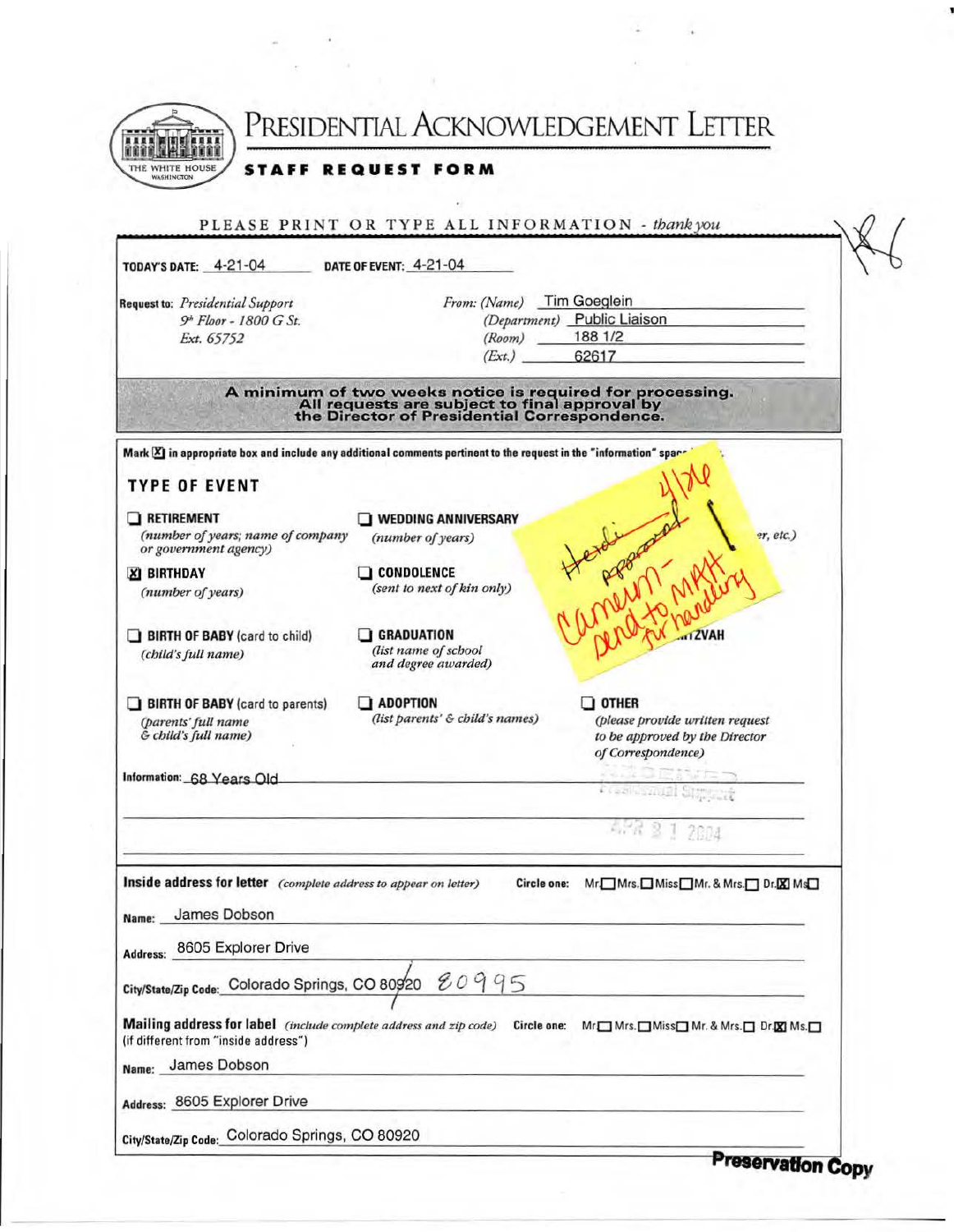|                                                                                                                                    |                                                                                                                                                            | PRESIDENTIAL ACKNOWLEDGEMENT LETTER                                                     |  |
|------------------------------------------------------------------------------------------------------------------------------------|------------------------------------------------------------------------------------------------------------------------------------------------------------|-----------------------------------------------------------------------------------------|--|
| THE WHITE HOUSE<br>STAFF                                                                                                           | <b>REQUEST FORM</b>                                                                                                                                        |                                                                                         |  |
|                                                                                                                                    |                                                                                                                                                            |                                                                                         |  |
|                                                                                                                                    | PLEASE PRINT OR TYPE ALL INFORMATION - thank you                                                                                                           |                                                                                         |  |
| <b>TODAY'S DATE: 4-21-04</b>                                                                                                       | DATE OF EVENT: 4-21-04                                                                                                                                     |                                                                                         |  |
| Request to: Presidential Support                                                                                                   | From: (Name)                                                                                                                                               | Tim Goeglein                                                                            |  |
| 9 <sup>th</sup> Floor - 1800 G St.<br>Ext. 65752                                                                                   | (Department)<br>(Room)                                                                                                                                     | Public Liaison<br>188 1/2                                                               |  |
|                                                                                                                                    | (Ext.)                                                                                                                                                     | 62617                                                                                   |  |
|                                                                                                                                    | A minimum of two weeks notice is required for processing.<br>All requests are subject to final approval by<br>the Director of Presidential Correspondence. |                                                                                         |  |
| Mark $\mathbb Z$ in appropriate box and include any additional comments pertinent to the request in the "information" space below. |                                                                                                                                                            |                                                                                         |  |
| <b>TYPE OF EVENT</b>                                                                                                               |                                                                                                                                                            |                                                                                         |  |
| <b>E</b> RETIREMENT                                                                                                                | $\Box$ wedding anniversary                                                                                                                                 | $\square$ illness                                                                       |  |
| (number of years; name of company<br>or government agency)                                                                         | $(number$ of years)                                                                                                                                        | (type: surgery, accident, cancer, etc.)                                                 |  |
| <b>ZI BIRTHDAY</b><br>(number of years)                                                                                            | $\Box$ condolence<br>(sent to next of kin only)                                                                                                            | $\square$ .wedding<br>(provide first names)                                             |  |
|                                                                                                                                    | <b>GRADUATION</b>                                                                                                                                          | <b>BAR OR BAT MITZVAH</b>                                                               |  |
| <b>BIRTH OF BABY</b> (card to child)<br>(child's full name)                                                                        | (list name of school<br>and degree awarded)                                                                                                                |                                                                                         |  |
| <b>BIRTH OF BABY</b> (card to parents)                                                                                             | <b>ADOPTION</b>                                                                                                                                            | $\square$ other                                                                         |  |
| (parents' full name<br>& child's full name)                                                                                        | (list parents' & child's names)                                                                                                                            | (please provide written request<br>to be approved by the Director<br>of Correspondence) |  |
| Information: 68 Years Old                                                                                                          |                                                                                                                                                            | RECEIVED<br>Presidential Support                                                        |  |
|                                                                                                                                    |                                                                                                                                                            | APR                                                                                     |  |
|                                                                                                                                    |                                                                                                                                                            | I<br>2004                                                                               |  |
| Inside address for letter (complete address to appear on letter)                                                                   | Circle one:                                                                                                                                                | $Mr$ $\Box$ Mrs. $\Box$ Miss $\Box$ Mr. & Mrs. $\Box$ Dr. $\boxtimes$ Ms $\Box$         |  |
| James Dobson<br>Name:                                                                                                              |                                                                                                                                                            |                                                                                         |  |
| 8605 Explorer Drive<br>Address:                                                                                                    |                                                                                                                                                            |                                                                                         |  |
| City/State/Zip Code: Colorado Springs, CO 80920                                                                                    | È<br>09<br>95                                                                                                                                              |                                                                                         |  |
|                                                                                                                                    |                                                                                                                                                            |                                                                                         |  |
| Mailing address for label (include complete address and zip code) Circle one:<br>(if different from "inside address")              |                                                                                                                                                            | Mr <sub>I</sub> Mrs. Miss <sub>I</sub> Mr. & Mrs. Dr. M Ms. O                           |  |
| James Dobson<br>Name:                                                                                                              |                                                                                                                                                            |                                                                                         |  |

医心室 医单核菌素 医心包 医心包 医心包 医心包 医心包的 医心包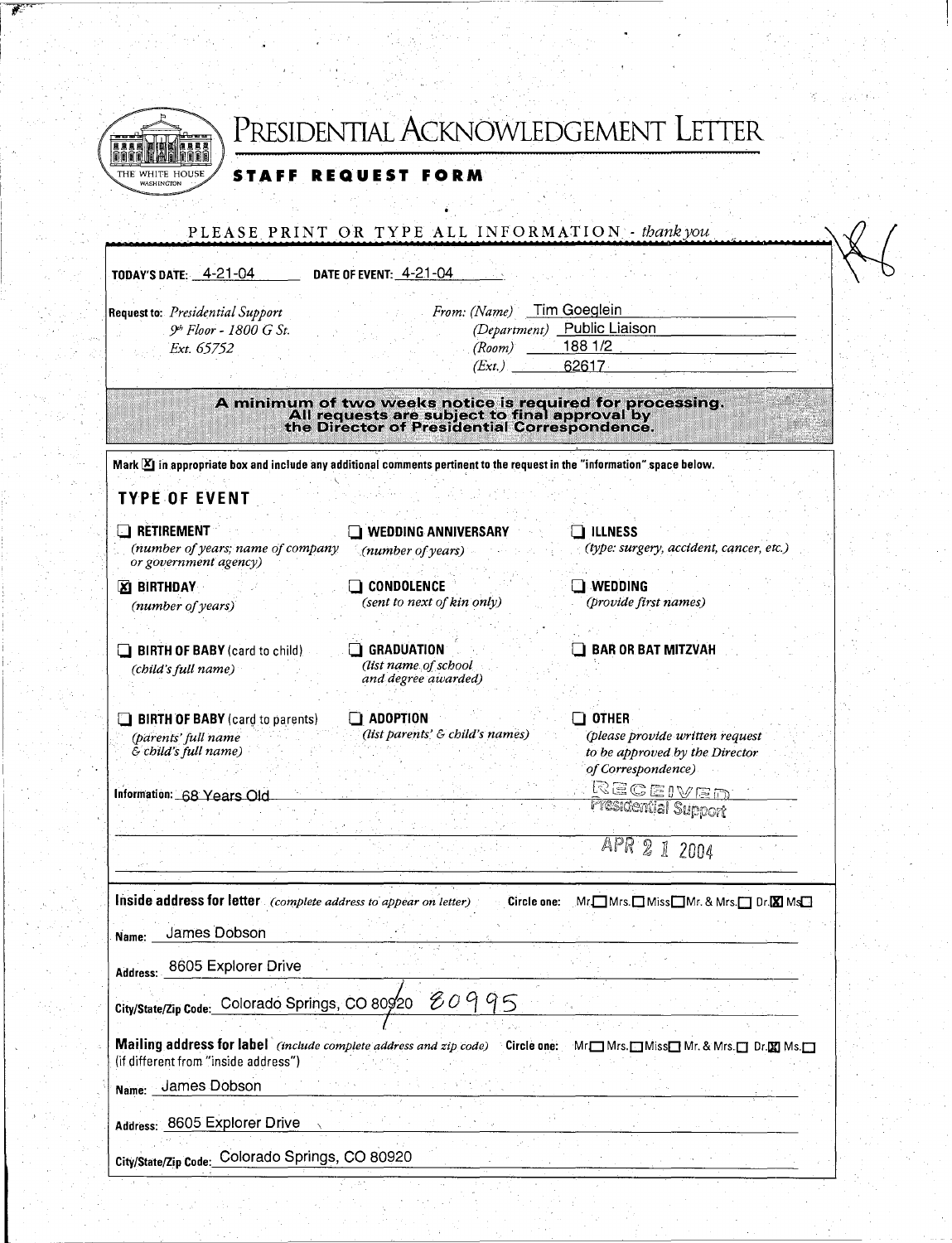------------------------------ -------

l.

#### **James C. Dobson, Ph;D. - 7688792- People Summary**  GWB Invitation

,.. **Primary Addresses** 

I. I

> Business: President, Focus on the Family, 8605 Explorer Drive, Colorado Springs, CO 80995-0001, County: EL PASO

> > • Other people with this organization are: Dr. and Mrs. James C. Dobson, Mr. Tom Minnery.

<sup>~</sup>**Other Information** Member of a 2 record household.

**All Sections**  $\lceil$  Mail  $\rceil$ [Workflow] *IEvents!* Gifts

Pending Mail 0 pending letters.

Closed Mail **6** closed letters.

| $\#$ Status In ID | Date In & Method Issues               |                                                                                                          | Out ID | Ldate & Date Out & Method Aide<br>$\&$ Batch                  |                      | Letter Name     |
|-------------------|---------------------------------------|----------------------------------------------------------------------------------------------------------|--------|---------------------------------------------------------------|----------------------|-----------------|
| <b>Closed</b>     | 03/22/2004                            | $\overline{\text{SG}}$ - Staff $\overline{\text{G}}$<br>member to<br>acknowledge<br>gift, WF -<br>362853 |        | 322319003/22/2004 usmail                                      | TAPLETT C            |                 |
| 2  Closed         | 108/18/2003                           | $SG$ - Staff<br>member to<br>acknowledge<br>gift, WF -<br>299972                                         |        | 290655408/18/2003 usmail                                      | TAPLETT <sub>C</sub> |                 |
| 3 Closed          | 03/20/2003                            | $WF-$<br>280609                                                                                          |        | 272480503/21/2003 08/26/2003<br>lusmail<br>GWB.BKM.03.20.01   | MARSHAL BKGWB38      |                 |
| 4 Closed          | 03/05/2003                            | WF -<br>280609                                                                                           |        | 2703620 <b>03/07/2003 08/26/2003</b><br>usmail GWB.ASK.3.5.02 | KHAN A               | GWB1            |
|                   | 5 Closed 2673316 03/05/2003 usmail WF | 280609                                                                                                   |        |                                                               |                      |                 |
|                   | 6 Closed 2652829 02/11/2003 usmail    |                                                                                                          |        | 2684611 <b>0</b> 2/11/2003 usmail                             | <b>BAER C</b>        | 2.dobson.jc.doc |

<sup>~</sup>**Open Workflows** 0 open workflow.

<sup>~</sup>**Closed Workflows l** closed workflow.

Event Summary 0 associated events

Gifts Summary 2 open gifts

*James* C. *Dobson, Ph.D.* - *7688792* - *People Summary-* SHARP \_M -

Version 2.6.C.0617 (ABC) on iqpers using the IQPERS configuration on the qpower/iqpers database with WORD 97 under 800x600 resolution - 4/26/2004 Set up Application Preferences for this workstation

Restricted Rights Notice -- Use, reproduction, or disclosure is subject to restrictions set forth in Contract No. WH6C01.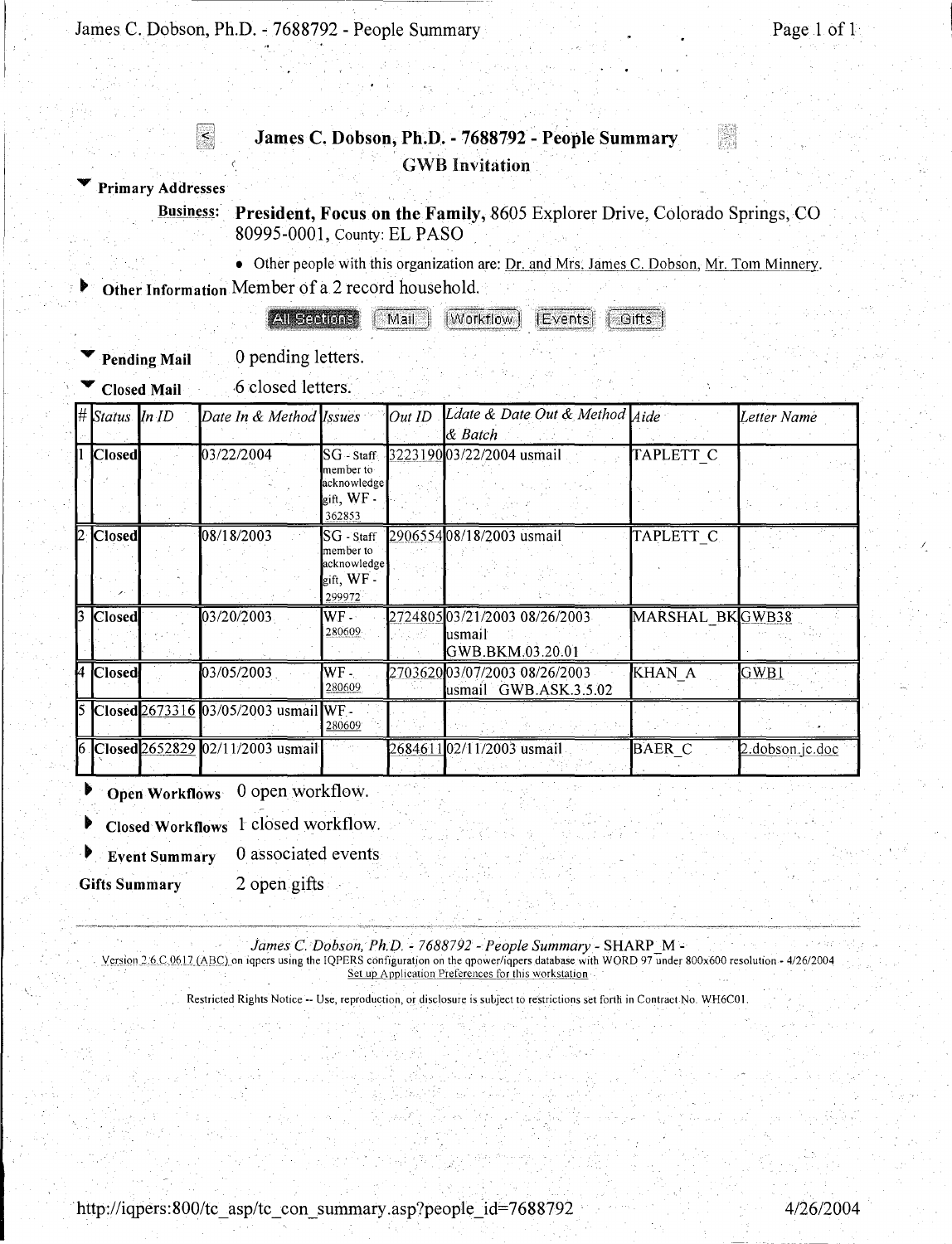

## **ZIP Code Lookup**

All Cities/Towns in a ZIP Code Results

New Search for ZIP Code >

80995 is associated with the following Cities/Towns:

| <b>City</b> |                            | <b>State</b> | <b>City/Town Status</b> |                            |                      |  |
|-------------|----------------------------|--------------|-------------------------|----------------------------|----------------------|--|
|             |                            |              |                         |                            | <b>ZIP Code Type</b> |  |
|             | <b>COLORADO SPRINGS</b>    | CO.          |                         | <b>ACCEPTABLE (DEFAULT</b> | 'JNIQUE I            |  |
|             |                            |              |                         |                            |                      |  |
|             | <b>FOCUS ON THE FAMILY</b> |              |                         |                            |                      |  |
|             |                            | ാറ           |                         | NOT ACCEPTABLE - USE       | UNIQUE :             |  |
|             |                            |              | <b>COLORADO SPRINGS</b> |                            |                      |  |

New Search for ZIP Code >

Search for addresses in the Yellow Pages or White Pages.

Frequently Asked Questions about ZIP Code Look-Up.

Now that you have the information you want, go to Send Mail & Packages for our shipping solutions.

For integrating ZIP Code Lookup capabilities into your web site or application system, please visit our Well Tools (APIs) or find additional addressing products at Address Information System Products (AIS).

| der verdelen hadde betreftend<br>of the batter party of the state and the U.S. of the Chapters |
|------------------------------------------------------------------------------------------------|
|                                                                                                |
|                                                                                                |
|                                                                                                |
|                                                                                                |
|                                                                                                |
|                                                                                                |
|                                                                                                |
|                                                                                                |
|                                                                                                |
|                                                                                                |
|                                                                                                |
|                                                                                                |
|                                                                                                |
|                                                                                                |
|                                                                                                |
|                                                                                                |
|                                                                                                |
|                                                                                                |
|                                                                                                |
|                                                                                                |
|                                                                                                |
|                                                                                                |
| .                                                                                              |
|                                                                                                |
|                                                                                                |
|                                                                                                |
|                                                                                                |
|                                                                                                |
|                                                                                                |
|                                                                                                |
|                                                                                                |
|                                                                                                |
|                                                                                                |
|                                                                                                |



**POSTAL INSPECTORS** Preserving the Trust

site map contact us government services jobs National & Premier Accounts Copyright © 1999-2004 USPS. All Rights Reserved. Terms of Use Privacy Policy